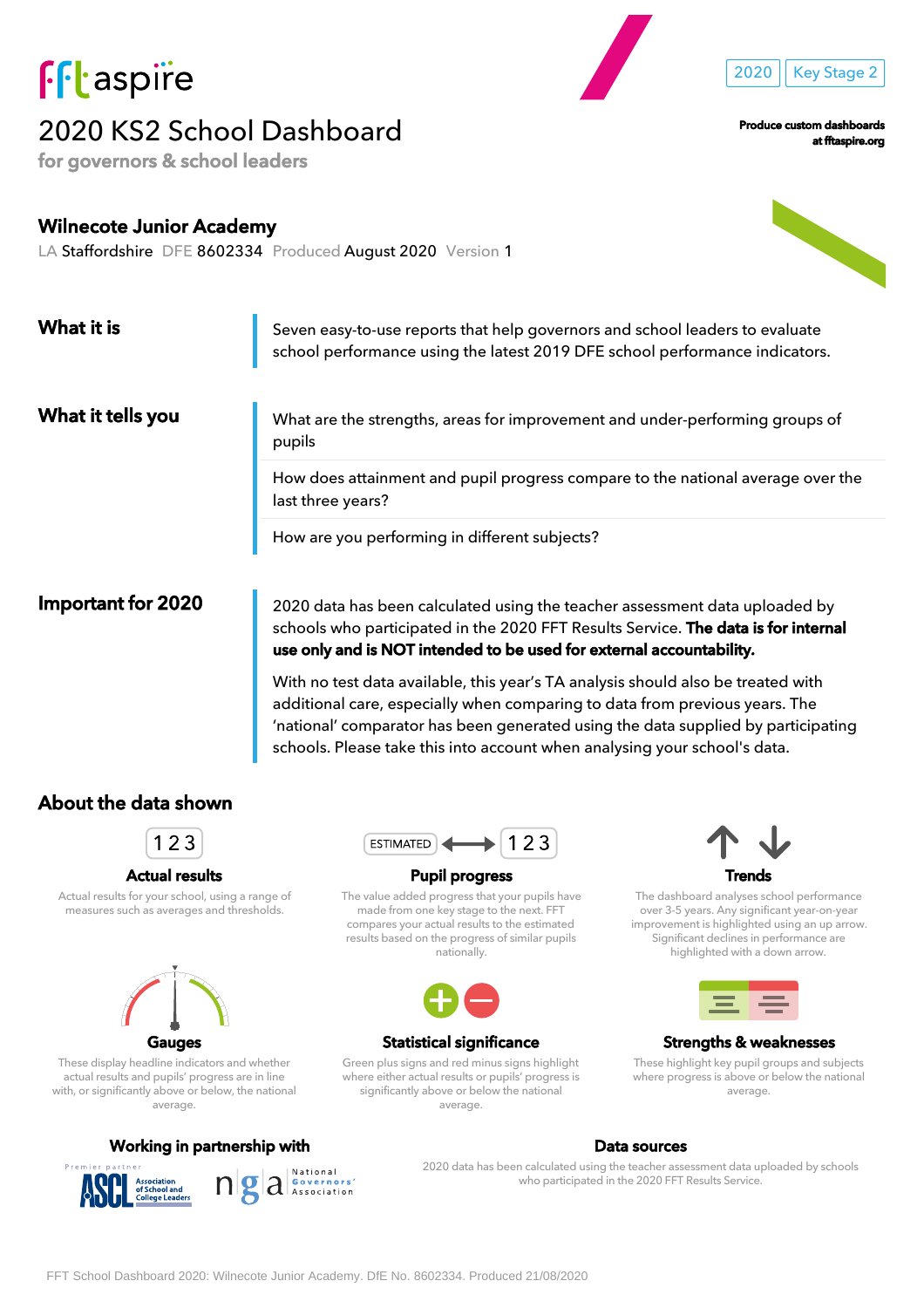**ff**taspire

2020 self-evaluation reports have been calculated using the teacher assessments provided by schools as part of the FFT Results Service.

Wilnecote Junior Academy 2020 KS2

## Overview



### KS2 higher and lower performing pupil groups 2020

Minimum group size: 5

|                                               | <b>Higher performing</b>                                                                                         | Lower performing                                                              |
|-----------------------------------------------|------------------------------------------------------------------------------------------------------------------|-------------------------------------------------------------------------------|
| <b>Overall achievement</b><br>pupil progress  | No SEN $(64)$ $\bigoplus$ $\uparrow$<br>Middle attainers (63) $\bigcirc$ $\uparrow$<br>Summer Term (31) ← ↑      | SEN Support (19)<br>Lower attainers (19) $\uparrow$<br>Joined in Y5 or Y6 (7) |
| KS2 reading achievement<br>pupil progress     | No SEN $(64)$ $\bigoplus$ $\uparrow$<br>Spring Term (30) + ↑<br>FSM (in last 6 years) (34) $\bigcirc$ $\uparrow$ | SEN Support (19)                                                              |
| KS2 writing achievement<br>pupil progress     | No SEN $(64)$ <sup>O</sup> <sup>1</sup><br>Summer Term (31) 个<br>Middle attainers (63)<br>一个                     | SEN Support (19)●<br>Lower attainers (19)<br>Joined in Y5 or Y6 (7)           |
| KS2 mathematics achievement<br>pupil progress | Male (41) <b>←</b><br>No SEN (64) <b>O</b> ↑<br>Not FSM (in last 6 years) (49) $\bigcirc$ $\uparrow$             | SEN Support (19)<br>Joined in Y5 or Y6 (7)                                    |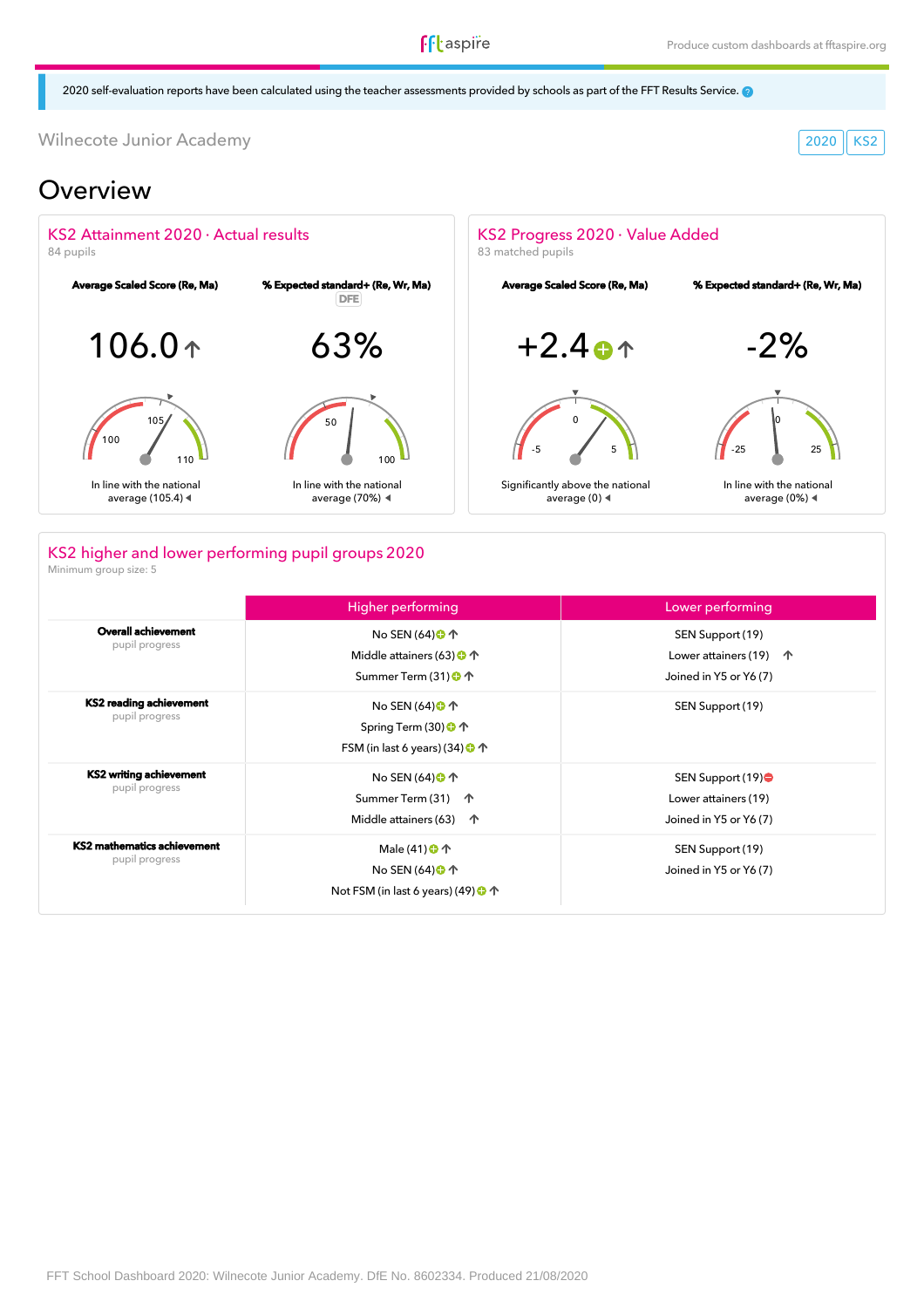### **f**ftaspire

2020 self-evaluation reports have been calculated using the teacher assessments provided by schools as part of the FFT Results Service.

Wilnecote Junior Academy 2020 KS2

# Attainment & progress



#### KS2 performance summary

|                                                      |                                         | <b>Actual results</b> |            | <b>Pupil progress</b>            |          |                                       |  |
|------------------------------------------------------|-----------------------------------------|-----------------------|------------|----------------------------------|----------|---------------------------------------|--|
|                                                      | 2018                                    | 2019                  | 2020       | 2018                             | 2019     | 2020                                  |  |
| Number of Pupils / % Matched                         | 69                                      | 80                    | 84         | 99%                              | 96%      | 99%                                   |  |
| % Expected standard+ (Re, Wr, Ma)                    | $33\%$                                  | 50%●个                 | 63%        | $-23\%$                          | $-14\%$  | $-2%$                                 |  |
| % Higher standard (Re, Wr, Ma)                       | 3%                                      | $1\%$                 | 13%        | $-1%$                            | $-6%$    | $+6\%$ <sup>O</sup>                   |  |
| Average Scaled Score (Re, GPS, Ma)                   | 99.8                                    | 102.2●个               | 个<br>105.7 | $-3.3$                           | $-2.9$   | $+1.6$ <sup>O</sup>                   |  |
| Average Scaled Score (Re, Ma)                        | 99.7                                    | 101.9                 | 个<br>106.0 | $-3.2$ $\blacklozenge\downarrow$ | $-2.8$   | $+2.4$ <sup>O</sup>                   |  |
| % Expected standard+ Reading                         | 54%●↓                                   | 65%                   | 个<br>85%   | $-17\%$                          | $-9%$    | +9% 个                                 |  |
| % Higher standard Reading                            | $14\%$                                  | $15\%$                | 40%<br>个   | $-4%$                            | $-7%$    | $+19%$ <sup>O</sup>                   |  |
| <b>Scaled Score Reading</b>                          | $101.3 \bullet$                         | 101.7                 | 个<br>106.5 | $-2.3$                           | $-2.6$   | $+3.0$ <sup>O</sup>                   |  |
| % Expected standard+ Writing                         | $51\%$ $\bigodot$ $\downarrow$          | $65\%$                | 67%        | $-23\%$                          | $-15\%$  | $-6%$                                 |  |
| % Higher standard Writing                            | 12%                                     | $11\%$                | 17%        | $+1%$                            | $-3%$    | $+5%$                                 |  |
| <b>Scaled Score Writing</b>                          | $97.5$ <sup><math>\bigcirc</math></sup> | 99.5                  | 个<br>103.7 | $-3.0$                           | $-2.3$   | $-0.2$ 个                              |  |
| % Expected standard+ Maths                           | $41\%$                                  | 75% 个                 | 79%        | $-31\%$                          | 个<br>-3% | $+3%$                                 |  |
| % Higher standard Maths                              | $4\%$                                   | $9\%$                 | 个<br>32%   | $-10\%$                          | $-15\%$  | $+15%$ <sup><math>\oplus</math></sup> |  |
| <b>Scaled Score Maths</b>                            | 98.4                                    | 102.0●个               | 个<br>105.6 | $-4.2$                           | $-2.7$   | $+1.7$ <sup>O</sup> <sup>1</sup>      |  |
| % Expected standard+ Grammar, Punctuation & Spelling | 52%●                                    | 73% 个                 | 74%        | $-21\%$                          | $-7%$    | $-2%$                                 |  |
| % Higher standard Grammar, Punctuation & Spelling    | $20\%$                                  | $14\%$                | 个<br>30%   | $-2%$                            | $-17\%$  | +8% 个                                 |  |
| Scaled Score Grammar, Punctuation & Spelling         | 101.6                                   | 102.9                 | 105.2      | $-2.6$                           | $-3.4$   | $+0.1$ 个                              |  |
| % Expected standard+ Science                         | 48%●↓                                   | 74%●个                 |            |                                  |          |                                       |  |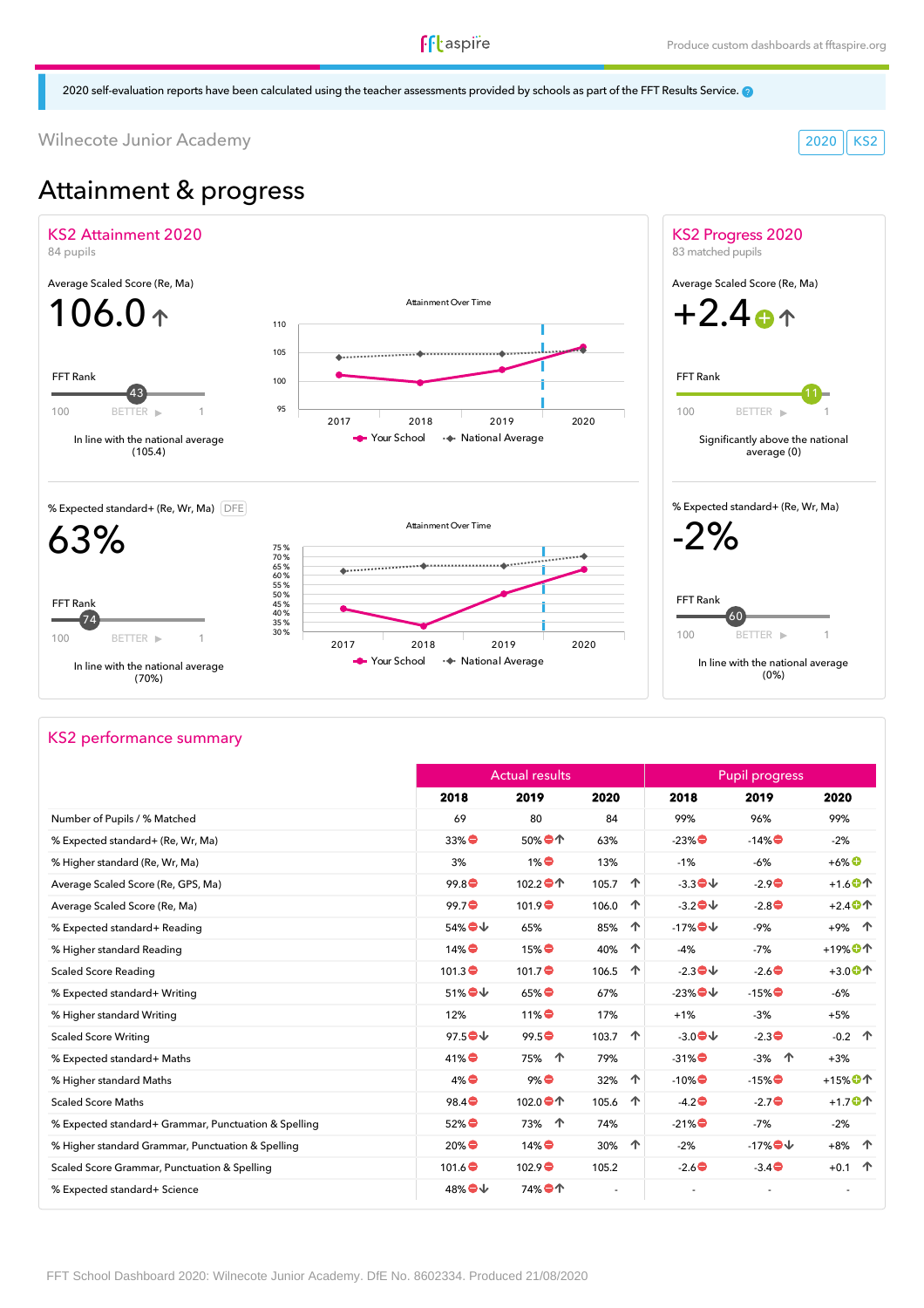High-to-low chart

2020 self-evaluation reports have been calculated using the teacher assessments provided by schools as part of the FFT Results Service.

Wilnecote Junior Academy 2020 KS2

# Pupil groups

KS2 Pupil groups performance 2020

|                                                 |                                     |                |                                                      |    | <b>Actual results</b>                           |                                                    | <b>Pupil progress</b>                         |                                         |                                         | High-to-low chart                                                            |                                                    |  |
|-------------------------------------------------|-------------------------------------|----------------|------------------------------------------------------|----|-------------------------------------------------|----------------------------------------------------|-----------------------------------------------|-----------------------------------------|-----------------------------------------|------------------------------------------------------------------------------|----------------------------------------------------|--|
|                                                 |                                     |                | Pupils Average<br><b>Scaled</b><br>Score (Re,<br>Ma) |    | % Expected<br>standard+ (Re,<br>$Wr, Ma)$ $DFE$ | % Higher<br>standard (Re,<br>Wr, Ma)<br><b>DFE</b> | Average<br><b>Scaled</b><br>Score (Re,<br>Ma) | % Expected<br>standard+<br>(Re, Wr, Ma) | % Higher<br>standard<br>(Re, Wr,<br>Ma) | Pupil progress in Average Scaled Score (Re, Ma)<br>visually from high to low |                                                    |  |
| <b>Summary</b>                                  | All Pupils                          | 84             | 106.0                                                | 个  | 63%                                             | 13%                                                | $+2.4$ <sup>O</sup>                           | $-2%$                                   | $+6\%$ <sup>O</sup>                     | No SEN(64)                                                                   |                                                    |  |
| Gender                                          | Male                                | 42             | 105.0                                                | 个  | 55%                                             | 14%                                                | $+2.8$ <sup>O</sup>                           | $-2%$                                   | $+10\%$ <sup>O</sup>                    |                                                                              |                                                    |  |
|                                                 | Female                              | 42             | 107.0                                                | 个  | 71%                                             | 12%                                                | $+1.9$ <sup>O</sup>                           | $-3%$                                   | $+3%$                                   | Summer Term (31)                                                             |                                                    |  |
| <b>FFT Prior</b><br><b>Attainment</b> attainers | Higher                              | 1              | 113.5                                                |    | 100%                                            | 100%                                               | $+0.3$                                        | $+1%$                                   | $+37%$                                  | Male (41)                                                                    |                                                    |  |
|                                                 | Middle<br>attainers                 | 63             | 108.8 <sup>1</sup> 个                                 |    | 个<br>79%                                        | 16%                                                | $+2.8$ <sup>O</sup>                           | 个<br>$+0\%$                             | $+8\%$ <sup><math>\bigcirc</math></sup> | Middle attainers (63)                                                        |                                                    |  |
|                                                 | Lower<br>attainers                  | 19             | 96.3                                                 |    | 5%                                              | 0%                                                 | $+1.2$ 个                                      | $-12%$                                  | $-0%$                                   | Not FSM (ever) (52)                                                          |                                                    |  |
| Pupil<br>Premium                                | FSM (in<br>last 6<br>years)         | 35             | 104.2                                                |    | 49%                                             | 9%                                                 | $+2.1$ <sup>O</sup>                           | $-9%$                                   | $+4%$                                   | Not FSM (in last 6 years)<br>(49)                                            |                                                    |  |
|                                                 | Not FSM<br>(in last 6<br>years)     | 49             | 107.3                                                | 个  | 个<br>73%                                        | 16%                                                | $+2.5$ <sup>O</sup>                           | $+2%$                                   | $+8%$                                   | Joined before Y5(76)                                                         |                                                    |  |
| <b>FSM</b>                                      | Not FSM                             | 84             | 106.0                                                | 一个 | $63\%$                                          | 13%                                                | $+2.4$ <sup>O</sup>                           | $-2%$                                   | $+6\%$ <sup>O</sup>                     | Spring Term (30)                                                             |                                                    |  |
| <b>FSM Ever</b>                                 | <b>FSM</b><br>(ever)                | 31             | 104.2                                                |    | 45%                                             | 6%                                                 | $+1.9$ <sup>O</sup>                           | $-12%$                                  | $+2%$                                   | All Pupils (83)                                                              |                                                    |  |
|                                                 | Not FSM<br>(ever)                   | 53             | 107.1                                                | 个  | 个<br>74%                                        | 17%                                                | $+2.6$ <sup>O</sup>                           | $+3%$                                   | $+9\%$ $\bullet$                        | Not FSM (83)                                                                 |                                                    |  |
| Term of<br><b>Birth</b>                         | Autumn<br>Term                      | 22             | 105.8                                                |    | 59%                                             | 18%                                                | $+1.7$ 个                                      | $-9%$                                   | $+9%$                                   | <b>White (79)</b>                                                            |                                                    |  |
|                                                 | Spring<br>Term                      | 31             | 105.4                                                |    | 58%                                             | 16%                                                | $+2.4$ <sup>O</sup>                           | $-3%$                                   | $+11\%$ <sup>O</sup>                    | First language English                                                       |                                                    |  |
|                                                 | Summer<br>Term                      | 31             | 106.8                                                | 个  | 个<br>71%                                        | 6%                                                 | $+2.8$ <sup>O</sup>                           | $+3%$                                   | $+0\%$                                  | (80)                                                                         |                                                    |  |
| SEN Group SEN                                   | Support                             | 19             | 98.3                                                 |    | 16%                                             | 5%                                                 | $-0.6$                                        | -22%                                    | $+2%$                                   | FSM (in last 6 years)<br>(34)                                                |                                                    |  |
|                                                 | No SEN                              | 65             | 108.3                                                | 个  | 个<br>77%                                        | 15%                                                | $+3.3$ <sup>O</sup>                           | 个<br>$+3%$                              | $+8\%$ <sup>O</sup>                     | Female (42)                                                                  |                                                    |  |
| EAL                                             | First<br>language<br>not<br>English | $\overline{4}$ | 107.5                                                |    | 75%                                             | 0%                                                 | $+5.3$                                        | $+2%$                                   | $-8%$                                   | FSM (ever) (31)                                                              |                                                    |  |
|                                                 | First<br>language<br>English        | 80             | 106.0                                                | 个  | 63%                                             | 14%                                                | $+2.3$ <sup>O</sup>                           | $-3%$                                   | $+7\%$ <sup>O</sup>                     | Autumn Term (22)<br>Lower attainers (19)                                     |                                                    |  |
| <b>Mobility</b>                                 | Joined in<br>Y5 or Y6               |                | 8 104.9                                              |    | 63%                                             | 13%                                                | $+1.1$                                        | $-3%$                                   | $+7%$                                   |                                                                              |                                                    |  |
|                                                 | Joined<br>before Y5                 | 76             | 106.1                                                | ↑  | 63%                                             | 13%                                                | $+2.5$ <sup>O</sup>                           | $-2%$                                   | $+6\%$ <sup>O</sup>                     | Joined in Y5 or Y6(7)                                                        |                                                    |  |
| <b>Ethnicity</b>                                | White                               | 80             | 106.0                                                | 个  | 64%                                             | 14%                                                | $+2.3$ <sup>O</sup>                           | $-2%$                                   | $+7\%$ <sup>O</sup>                     | SEN Support (19)                                                             |                                                    |  |
|                                                 | Black<br>Caribbean                  | 3              | 109.7                                                |    | 67%                                             | 0%                                                 | $+3.6$                                        | $-15%$                                  | $-7%$                                   |                                                                              | 0<br>$\overline{2}$<br>$-2$<br>Above/below nationa |  |
|                                                 | Black<br>African                    | $\mathbf{1}$   | 95.0                                                 |    | 0%                                              | 0%                                                 | $+0.2$                                        | -9%                                     | $-0%$                                   |                                                                              | progress                                           |  |



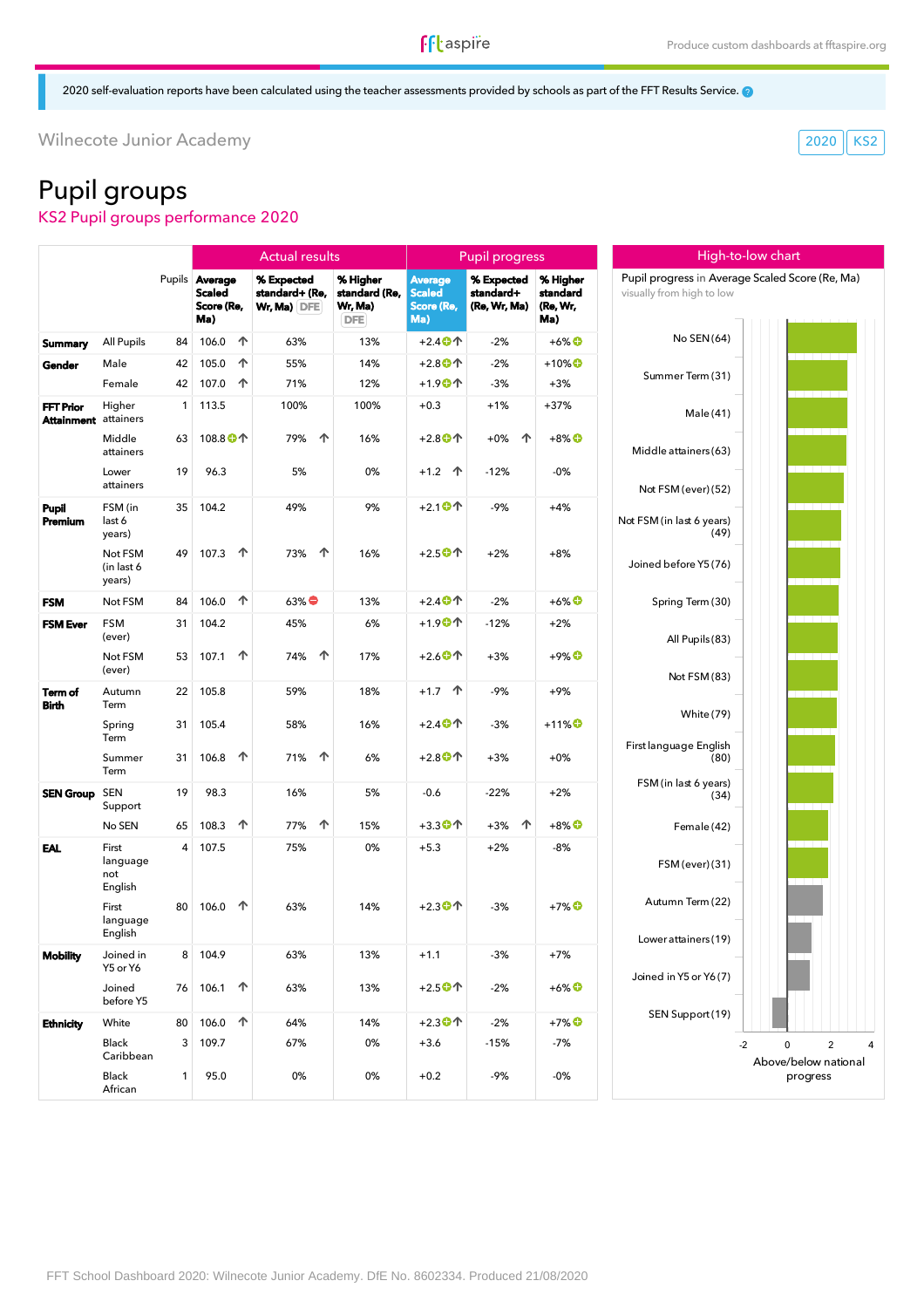### **ff**taspire

2020 self-evaluation reports have been calculated using the teacher assessments provided by schools as part of the FFT Results Service.

Wilnecote Junior Academy 2020 KS2

# Subjects

#### KS2 subject performance 2020

|                                   |                                                    | <b>Actual results</b>              |          |         | <b>Pupil progress</b> |                      | Actual results over time                             |
|-----------------------------------|----------------------------------------------------|------------------------------------|----------|---------|-----------------------|----------------------|------------------------------------------------------|
|                                   | 2018                                               | 2019                               | 2020     | 2018    | 2019                  | 2020                 |                                                      |
| Number of Pupils / % Matched      | 69                                                 | 80                                 | 84       | 99%     | 96%                   | 99%                  |                                                      |
| Reading                           |                                                    |                                    |          |         |                       |                      |                                                      |
| % Expected standard+              | 54%●↓                                              | 65%                                | 85%<br>个 | $-17\%$ | -9%                   | 个<br>$+9%$           | % Expected standard+ Reading                         |
| % Higher standard                 | $14\%$                                             | $15\%$                             | 个<br>40% | $-4%$   | $-7%$                 | $+19\%$ <sup>O</sup> | 90%                                                  |
| <b>Scaled Score</b>               | 101                                                | 102                                | 个<br>106 | $-2.3$  | $-2.6$                | $+3.0$ <sup>O</sup>  | 85%<br>80%                                           |
|                                   |                                                    |                                    |          |         |                       |                      | 75%<br>70%                                           |
|                                   |                                                    |                                    |          |         |                       |                      | 65%                                                  |
|                                   |                                                    |                                    |          |         |                       |                      | 60%<br>55%                                           |
|                                   |                                                    |                                    |          |         |                       |                      | 50%<br>2019<br>2018<br>2020                          |
|                                   |                                                    |                                    |          |         |                       |                      | Your School<br>·◆ National Average                   |
|                                   |                                                    |                                    |          |         |                       |                      |                                                      |
| <b>Writing</b>                    |                                                    |                                    |          |         |                       |                      | % Expected standard+ Writing                         |
| % Expected standard+              | $51\%$ $\blacktriangleright$ $\blacktriangleright$ | $65\%$                             | 67%      | $-23\%$ | $-15%$                | -6%                  |                                                      |
| % Higher standard                 | 12%                                                | $11\%$                             | 17%      | $+1%$   | $-3%$                 | $+5%$                | 80%<br>75%                                           |
| <b>Scaled Score</b>               | 97 $\bullet\downarrow$                             | 99                                 | 个<br>104 | $-3.0$  | $-2.3$                | $-0.2$ 个             | 70%                                                  |
|                                   |                                                    |                                    |          |         |                       |                      | 65%                                                  |
|                                   |                                                    |                                    |          |         |                       |                      | 60%<br>55%                                           |
|                                   |                                                    |                                    |          |         |                       |                      | 50%                                                  |
|                                   |                                                    |                                    |          |         |                       |                      | 2019<br>2018<br>2020                                 |
|                                   |                                                    |                                    |          |         |                       |                      | Your School<br>·◆ National Average                   |
| Maths                             |                                                    |                                    |          |         |                       |                      | % Expected standard+ Maths                           |
| % Expected standard+              | $41\%$                                             | 个<br>75%                           | 79%      | $-31\%$ | -3%<br>一个             | $+3%$                |                                                      |
| % Higher standard                 | $4\%$                                              | $9\%$                              | 32%<br>个 | $-10\%$ | $-15%$                | $+15%$ <sup>O</sup>  | 80%<br><b>O</b> <mark>.</mark><br>75%                |
| <b>Scaled Score</b>               | 98●                                                | 102 $\bullet\text{\textcircled{}}$ | 106<br>个 | $-4.2$  | $-2.7$                | $+1.7$ <sup>O</sup>  | 70%                                                  |
|                                   |                                                    |                                    |          |         |                       |                      | 65%<br>60%                                           |
|                                   |                                                    |                                    |          |         |                       |                      | 55%<br>50%                                           |
|                                   |                                                    |                                    |          |         |                       |                      | 45%<br>40%                                           |
|                                   |                                                    |                                    |          |         |                       |                      | 2018<br>2019<br>2020                                 |
|                                   |                                                    |                                    |          |         |                       |                      | Your School<br>· National Average                    |
| <b>Grammar, Punctuation &amp;</b> |                                                    |                                    |          |         |                       |                      |                                                      |
| <b>Spelling</b>                   |                                                    |                                    |          |         |                       |                      | % Expected standard+ Grammar, Punctuation & Spelling |
| % Expected standard+              | $52\%$                                             | 个<br>73%                           | 74%      | $-21%$  | $-7%$                 | $-2%$                | 80%                                                  |
| % Higher standard                 | $20\%$                                             | $14\%$                             | 个<br>30% | $-2%$   | $-17\%$               | $+8%$<br>个           | 75%                                                  |
|                                   |                                                    |                                    |          |         |                       |                      | 70%<br>65%                                           |
|                                   |                                                    |                                    |          |         |                       |                      | 60%                                                  |
| <b>Scaled Score</b>               | $102$ $\bullet$                                    | $103$ $\bullet$                    | 105      | $-2.6$  | $-3.4$                | $+0.1$ 个             | 55%                                                  |
|                                   |                                                    |                                    |          |         |                       |                      | 50%<br>2019<br>2018<br>2020                          |
|                                   |                                                    |                                    |          |         |                       |                      | Your School<br>·◆ National Average                   |
| <b>Science</b>                    |                                                    |                                    |          |         |                       |                      |                                                      |
| % Expected standard+              |                                                    | 48%●↓ 74%●↑                        |          |         |                       |                      | % Expected standard+ Science                         |
|                                   |                                                    |                                    |          |         |                       |                      | 85%                                                  |
|                                   |                                                    |                                    |          |         |                       |                      | 80%<br>75%                                           |
|                                   |                                                    |                                    |          |         |                       |                      | 70%                                                  |
|                                   |                                                    |                                    |          |         |                       |                      | 65%<br>60%                                           |
|                                   |                                                    |                                    |          |         |                       |                      | 55%<br>50%                                           |
|                                   |                                                    |                                    |          |         |                       |                      | 45%                                                  |
|                                   |                                                    |                                    |          |         |                       |                      | 2018<br>2019<br>2020                                 |

Your School + National Average

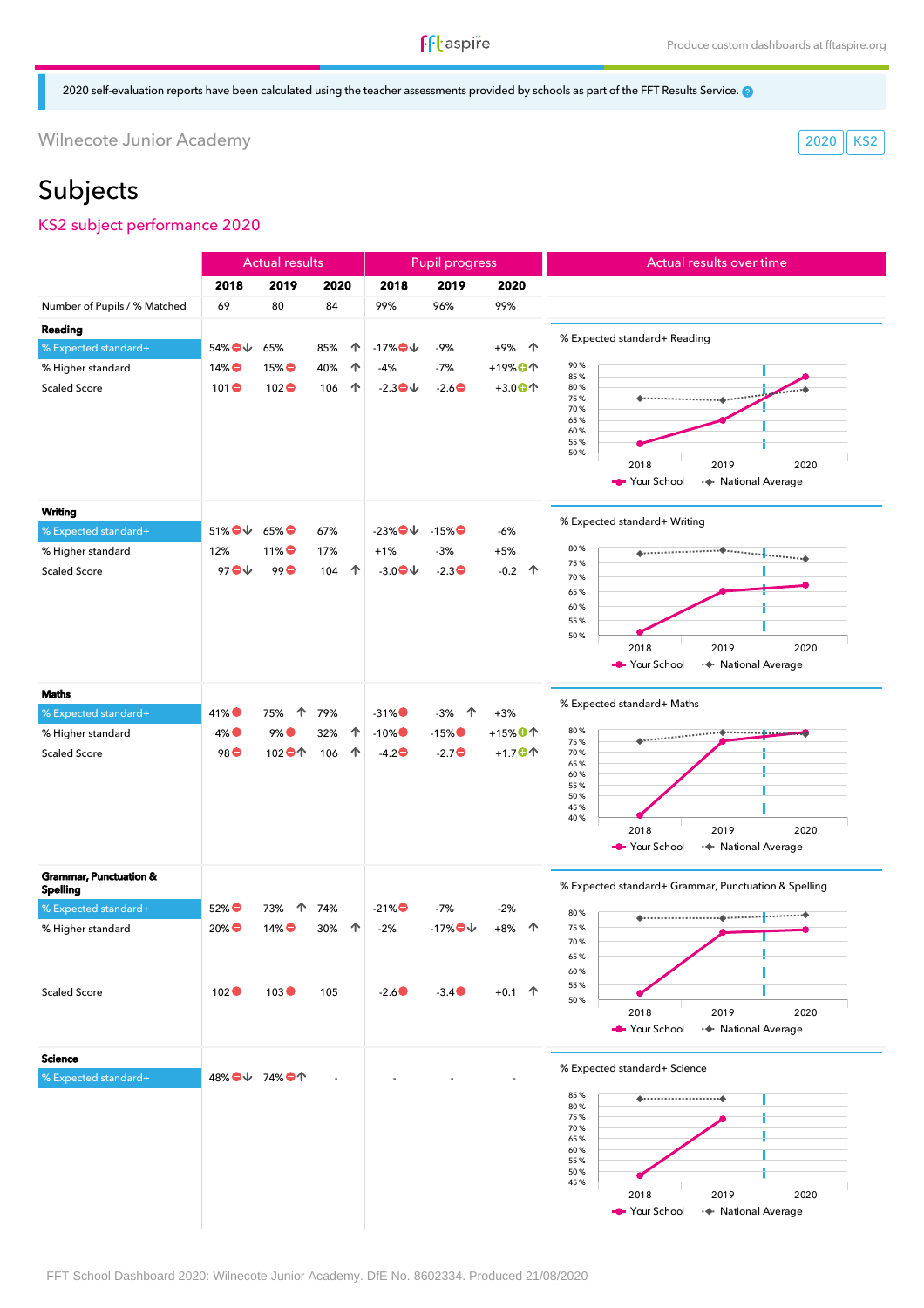2020 self-evaluation reports have been calculated using the teacher assessments provided by schools as part of the FFT Results Service.

Wilnecote Junior Academy 2020 KS2

# Disadvantaged pupils





#### Attainment & progress

|                             |                    |                          |                |                | Attainment                    |                          |                                                     | <b>Progress</b>                    |                          |
|-----------------------------|--------------------|--------------------------|----------------|----------------|-------------------------------|--------------------------|-----------------------------------------------------|------------------------------------|--------------------------|
|                             | Pupils             |                          |                |                | Average Scaled Score (Re, Ma) |                          |                                                     | Average Scaled Score (Re, Ma)      |                          |
|                             |                    | FSM6                     | Not FSM6       | FSM6           | Not FSM6                      | Gap                      | FSM6                                                | Not FSM6                           | Gap                      |
| Summary                     | All Pupils         | 35                       | 49             | 104.2          | 107.3                         | 个<br>$-3.1$              | $2.1$ <sup>O</sup> <sup><math>\uparrow</math></sup> | 2.5 $\bullet\text{\textcircled{}}$ | $-0.4$                   |
| Gender                      | Male               | 14                       | 28             | 101.2          | 106.9                         | $-5.7$                   | 1.7                                                 | 3.3                                | $-1.6$                   |
|                             | Female             | 21                       | 21             | 106.2          | 107.8                         | $-1.6$                   | 2.4                                                 | 1.5                                | 0.9                      |
| <b>FFT Prior Attainment</b> | Higher attainers   | $\overline{\phantom{a}}$ | 1              | $\blacksquare$ | 113.5                         | $\overline{\phantom{a}}$ | $\overline{\phantom{a}}$                            | 0.3                                | $\overline{\phantom{a}}$ |
|                             | Middle attainers   | 24                       | 39             | 108.1          | 109.2                         | $-1.1$                   | 2.9                                                 | 2.7                                | 0.2                      |
|                             | Lower attainers    | 10                       | 9              | 94.5           | 98.4                          | $-3.9$                   | 0.4                                                 | 2.1                                | $-1.7$                   |
| <b>SEN Group</b>            | <b>SEN Support</b> | 8                        | 11             | 95.4           | 100.3                         | $-4.9$                   | 0.1                                                 | $-1.2$                             | 1.3                      |
|                             | No SEN             | 27                       | 38             | 106.8          | 109.3                         | $-2.5$                   | 2.8                                                 | 3.6                                | $-0.8$                   |
| <b>Ethnic Group</b>         | White              | 33                       | 47             | 104.3          | 107.2                         | $-2.9$                   | 2.2                                                 | 2.5                                | $-0.3$                   |
|                             | Not White          | $\overline{2}$           | $\overline{2}$ | 102.5          | 109.5                         | $-7$                     | 1.7                                                 | 3.8                                | $-2.1$                   |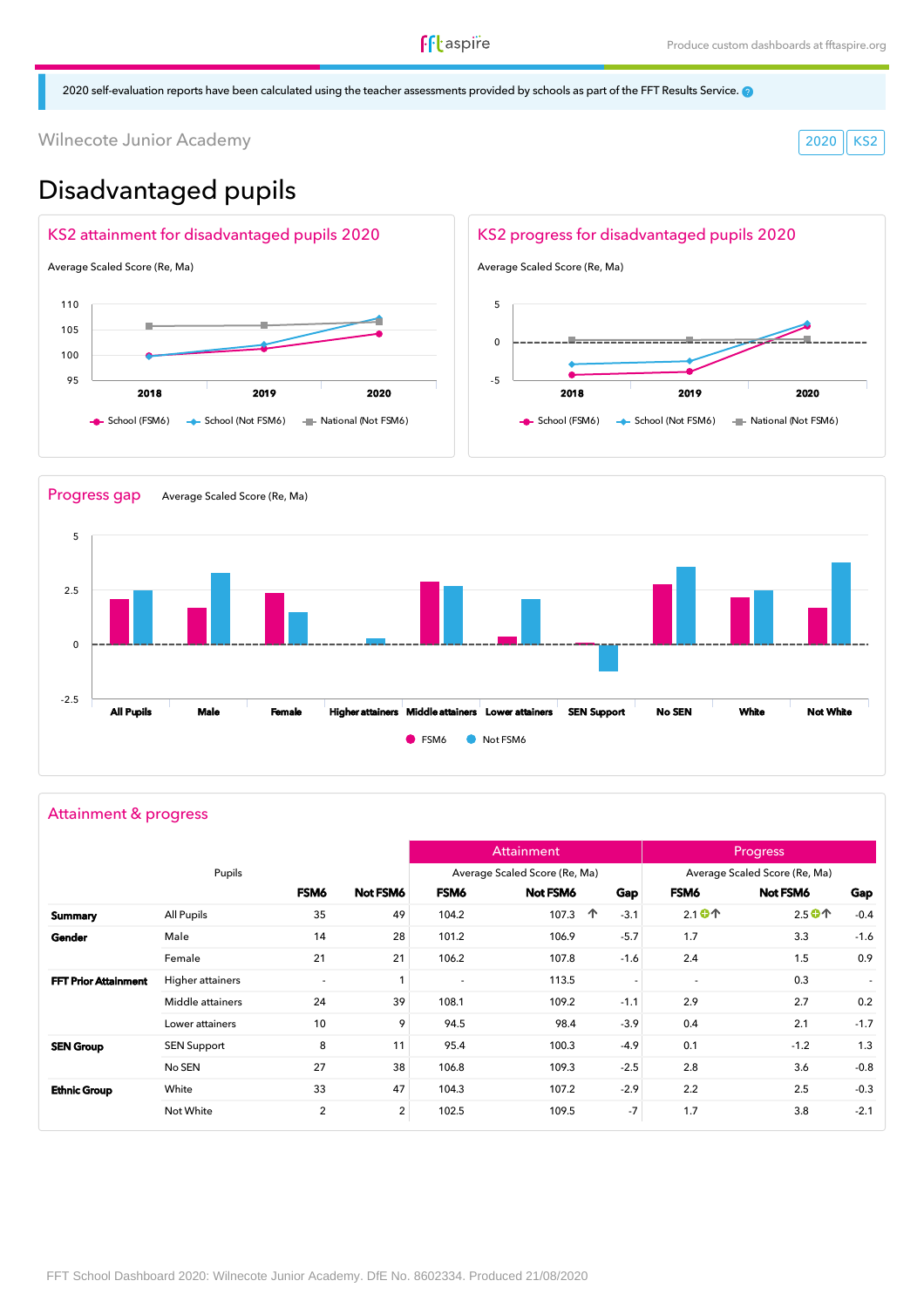2020 self-evaluation reports have been calculated using the teacher assessments provided by schools as part of the FFT Results Service.

Wilnecote Junior Academy 2020 KS2

# **Scatterplot**

KS2 Pupil scatterplot 2020 84 pupils highlighted by Pupil Premium  $\blacktriangledown$ 



KS1 Prior attainment - Grade in Overall